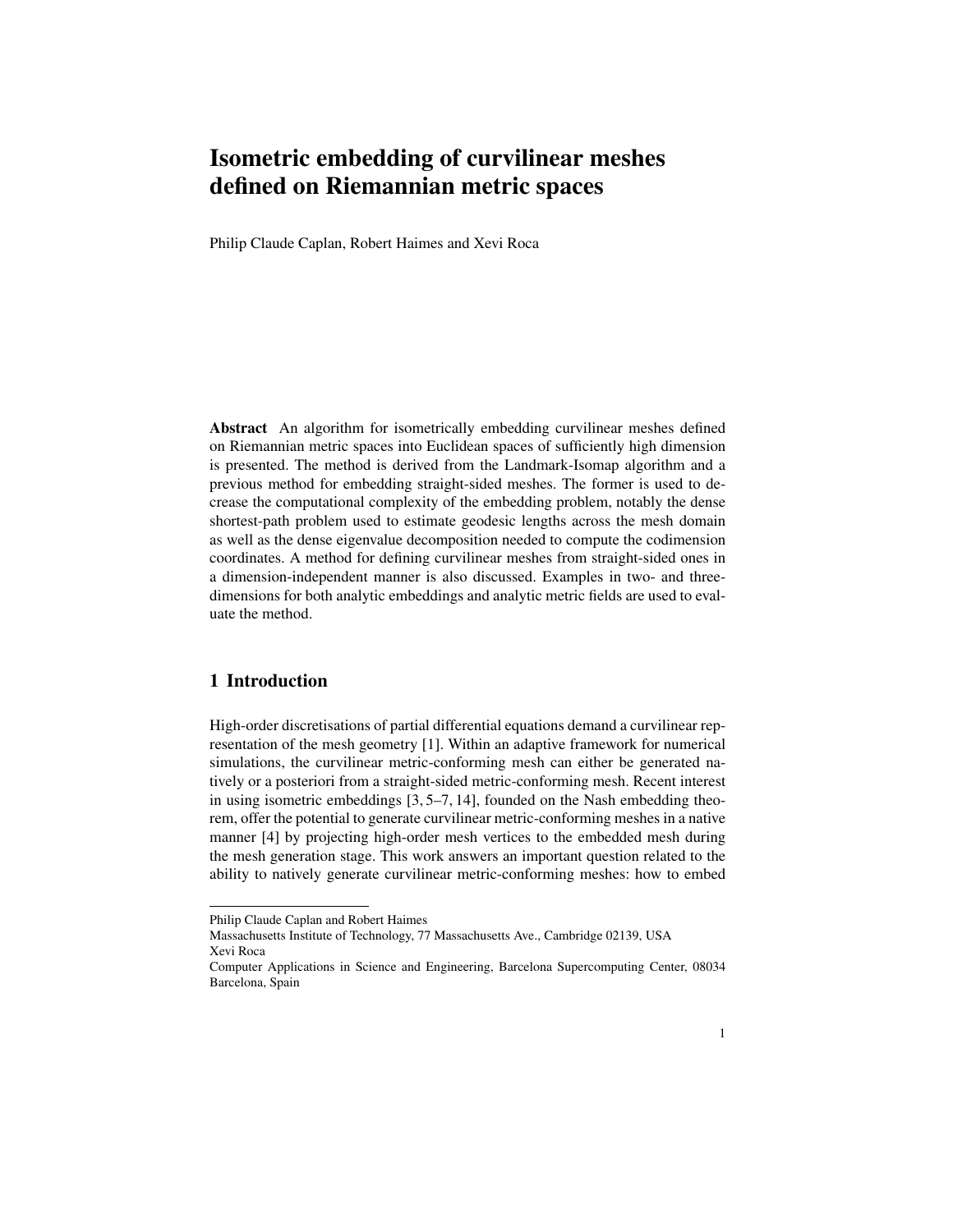a curvilinear mesh equipped with a Riemannian metric into a Euclidean space of sufficiently high dimension? In particular, an algorithm for embedding curvilinear meshes given an initial linear mesh and spatially continuous definition of a metric field is introduced. The algorithm is then evaluated by studying the effect of the geometric mesh order and ambient dimension of the Euclidean space on the isometry of the embedded curvilinear mesh. Examples drawn from analytic embeddings and analytic metrics in 2*d* and 3*d* are used to illustrate the method.

# 2 Methodology

This section describes the methodology used to embed curvilinear meshes, upon which a spatially continuous field of metric tensors is assumed. Before doing so, consider how a curvilinear mesh can be constructed from a linear one in a dimension-independent manner.

# *2.1 Construction of curvilinear meshes*

In essence, this section describes how any high-order continuous Galerkin field can be defined from a straight-sided mesh but it is important to illustrate the mechanics of this procedure since, to our knowledge, this has not been covered in the literature for higher-dimensional  $(d > 3)$  simplicial meshes.

Given a straight-sided *d*-simplicial mesh  $\mathscr{T} \in \mathbb{R}^d$ , the first step consists of identifying all *j*-simplices  $0 \le j \le d$  in  $\mathscr T$  along with the set of *d*-simplices and local facet labels from which each facet is constructed. As an example, a tetrahedral mesh is first decomposed into its vertices, edges, triangles and tetrahedra along with the parent tetrahedra and local indices within each parent tetrahedron that these vertices, edges and triangles are constructed. Note the identification of the 0-simplices and *d*-simplices is trivial. All other *j*-simplices are identified by hashing a string representing the sorted integers describing the facet. Another option might be to represent each facet as  $\sum_{i=1}^{|f|}$  $\int_{i=0}^{|f|} f_i n_v^i$  where  $n_v$  is the number of vertices in  $\mathscr{T}$ , however, this risks overflowing the integer representation; as such, the string representation is preferred when hashing the facets upon construction. The labelling of this facet decomposition is illustrated in the sketch of Fig. 1a.

The next step consists of placing equispaced high-order nodes along the *interior* of each *j*-simplex  $j \leq d$ . Each *j*-simplex is then fully defined by identifying the local indices of the *d*-simplex lattice coordinates corresponding to every vertex. Should a boundary representation of the geometry be provided, vertices can be projected to the appropriate entities.

For visualization purposes, the list of triangles and edges can be obtained by extracting the bounding 2− and 1−simplices of the *d*-triangulation obtained with,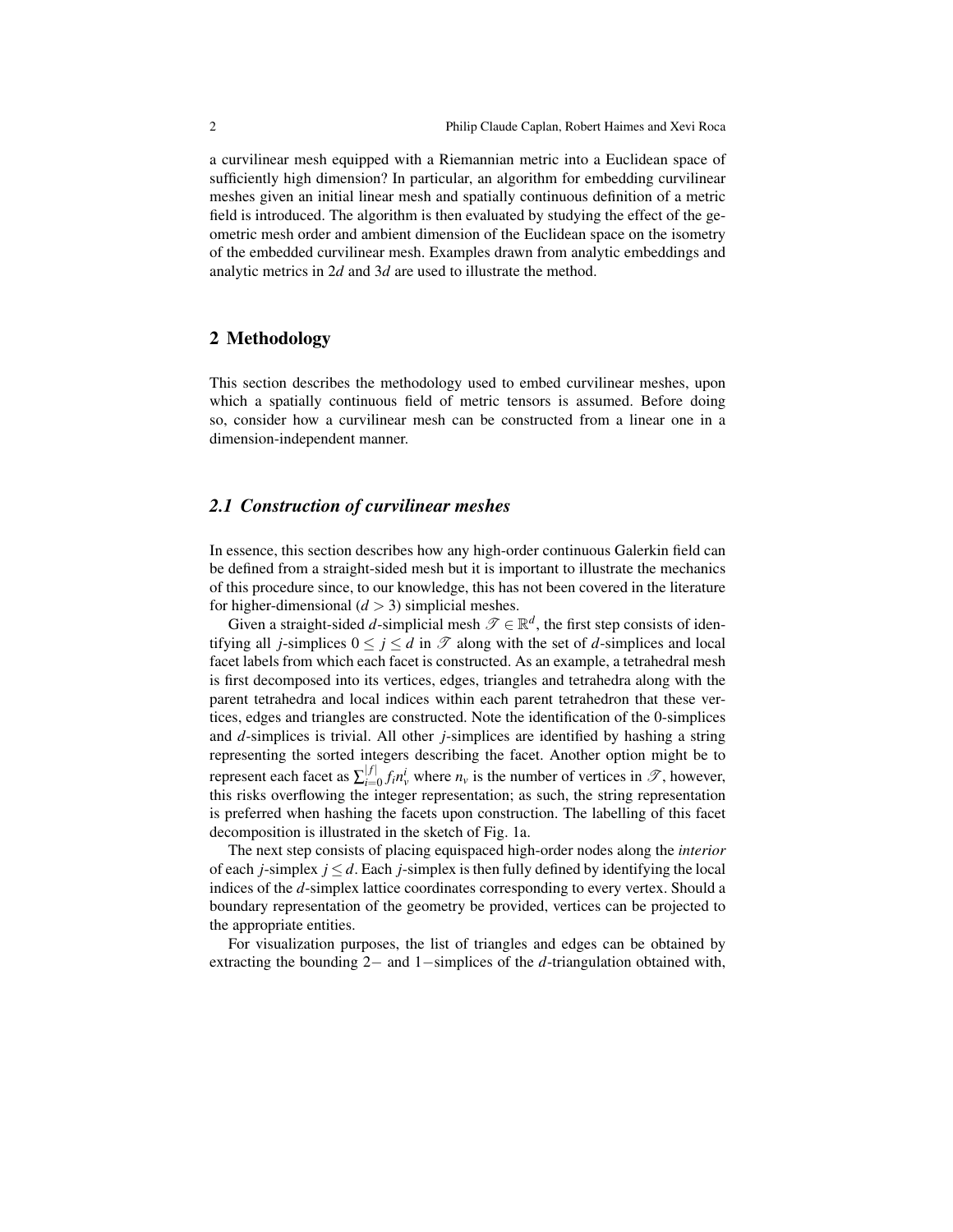

(a) Facet decomposition of the reference tetrahedron. Parentheses indicate either a vertex (v), edge (e) or triangle (t). The only facet not visible is the triangle  $1(t)$ ).

(b) Convergence to the analytic volume of a curved domain for a 4*d* curvilinear mesh with various geometric mesh orders.

Fig. 1: Demonstration of facet decomposition in 3*d* and verification of curvilinear construction process in 4*d*.

say, a Delaunay triangulation of the lattice coordinates of the curvilinear reference simplex.

As a demonstration of the *d*-dimensional curvilinear construction process, an initially straight-sided Kuhn-Freudenthal triangulation in [0,1] *d* [13] is augmented to various curvilinear mesh orders. The first two coordinates of the vertices in this curvilinear mesh are then mapped to polar coordinates,  $0 \le r \le 1$ ,  $0 \le \theta \le \pi$  with the remaining dimensions arbitrarily stretched to  $l_d = d$ . The volume of the mesh is computed by integrating over the elements, using high-order Lagrange basis functions from Burkardt [2] along with Grundmann-Moeller quadrature rules [9]. As seen in Fig. 1b, the volume of a four-dimensional mesh asymptotically approaches the analytic one of  $\frac{1}{2}\pi \prod_{r=1}^{d}$  $\prod_{i=2}^{n}$ *l*<sub>*i*</sub> with mesh size *h* at a rate of *h*<sup>*q*+1</sup> where *h* ∼ *m*<sup>1/*d*</sup> with *m* the total number of vertices. Standard curved meshing is focused on approximating two-dimensional and three-dimensional geometries. Herein we expose one of the first, if not the first, discussions on setting up curvilinear meshes for 4*d* problems. It is worth noting that the focus is on studying the influence of the metric field (and not the geometry) in the embedding of curvilinear meshes. As such, all geometries studied in the remainder of the work are straight-sided.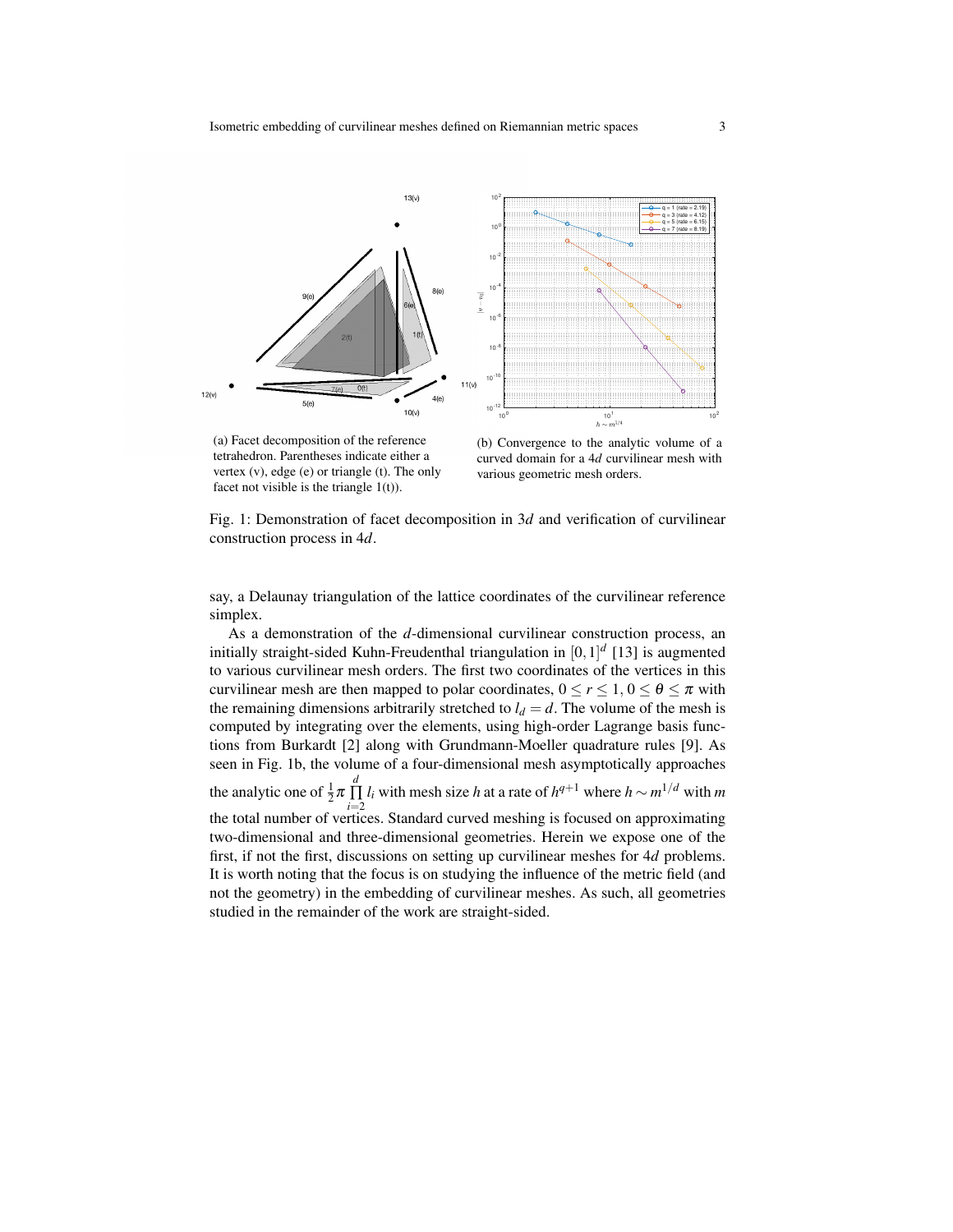#### *2.2 Embedding algorithm*

Here, the mechanics of the algorithm used to embed a curvilinear mesh are presented. The only assumption is that a metric field is defined (or can be evaluated) at the high-order vertex locations. Recent work [4] employs a variant of the Isomap algorithm of Tenenbaum et al. [10] to embed straight-sided meshes along with a Riemannian metric to a higher-dimensional Euclidean space. This approach is advantageous because it reduces the embedding procedure to an eigenvalue decomposition of a centered distance matrix, however, the computational cost of directly applying this approach is restrictive due to the dense eigenvalue problem needed to compute the codimension coordinates, requiring an order of  $\mathcal{O}(n^3)$  operations and  $\mathcal{O}(n^2)$  where *n* is the number of vertices in the mesh. Further, the  $\mathcal{O}(n^3)$  running time of Dijkstra's algorithm used to estimate the shortest distance between all pairs of vertices in the mesh is prohibitive. Even in the straight-sided case, this cost becomes intractable for large meshes which is further exacerbated by the presence of curvilinear vertices.

Additionally, it is unclear how curvilinear vertices are "connected" in the genereal case to ensure that the result of the shortest path algorithm is valid. To see this, consider the internal vertex of a  $q = 3$  triangle. A triangulation of the reference simplex vertices may yield the connections between all curvilinear vertices to construct the graph for Dijkstra's algorithm but it biases the shortest paths as being the connections within the reference simplex.

For these two reasons, a sparse approach is sought which is equal in cost to that of embedding the straight-sided mesh. The methodology is based on the Landmark-Isomap algorithm of de Silva [8]. Of course, this sparse approach can be used to obtain embeddings of straight-sided meshes at a lower computational cost but that is left for future endeavours since the selection of landmarks is less trivial in that case. Other sparse approaches exist to achieve an isometric embedding at a lower computational cost, such as Locally Linear Embedding [17] or Semidefinite Embedding [19], however, Landmark-Isomap is preferred here due to its isometry preserving properties and its ability to work from the embedding of the straight-sided mesh.

Here, the landmarks are chosen to be the vertices of the straight-sided mesh. As such, the first step consists of embedding the vertices of the straight-sided mesh. The full computational approach to embed a curvilinear mesh is described in Algorithm 1. The number of vertices in the straight sided  $(q_1)$  mesh is denoted by *n* whereas the number of vertices in the high-order curvilinear (*q*) mesh is denoted by *m*.

The algorithm up to line 19 essentially computes the embedding of the vertices of the straight-sided mesh. The remainder of the algorithm computes the distance from each curvilinear vertex to each landmark vertex (line 30) which is stored in the matrix **R**. This is done by first identifying the set of landmark vertices  $(\mathcal{N})$  in the set of elements (K) referencing the *i*-th vertex. The distance from this vertex to all local landmarks in  $\mathcal N$  is then computed using the provided metric field and stored in p. To estimate the distance to all remaining landmark vertices, the local landmark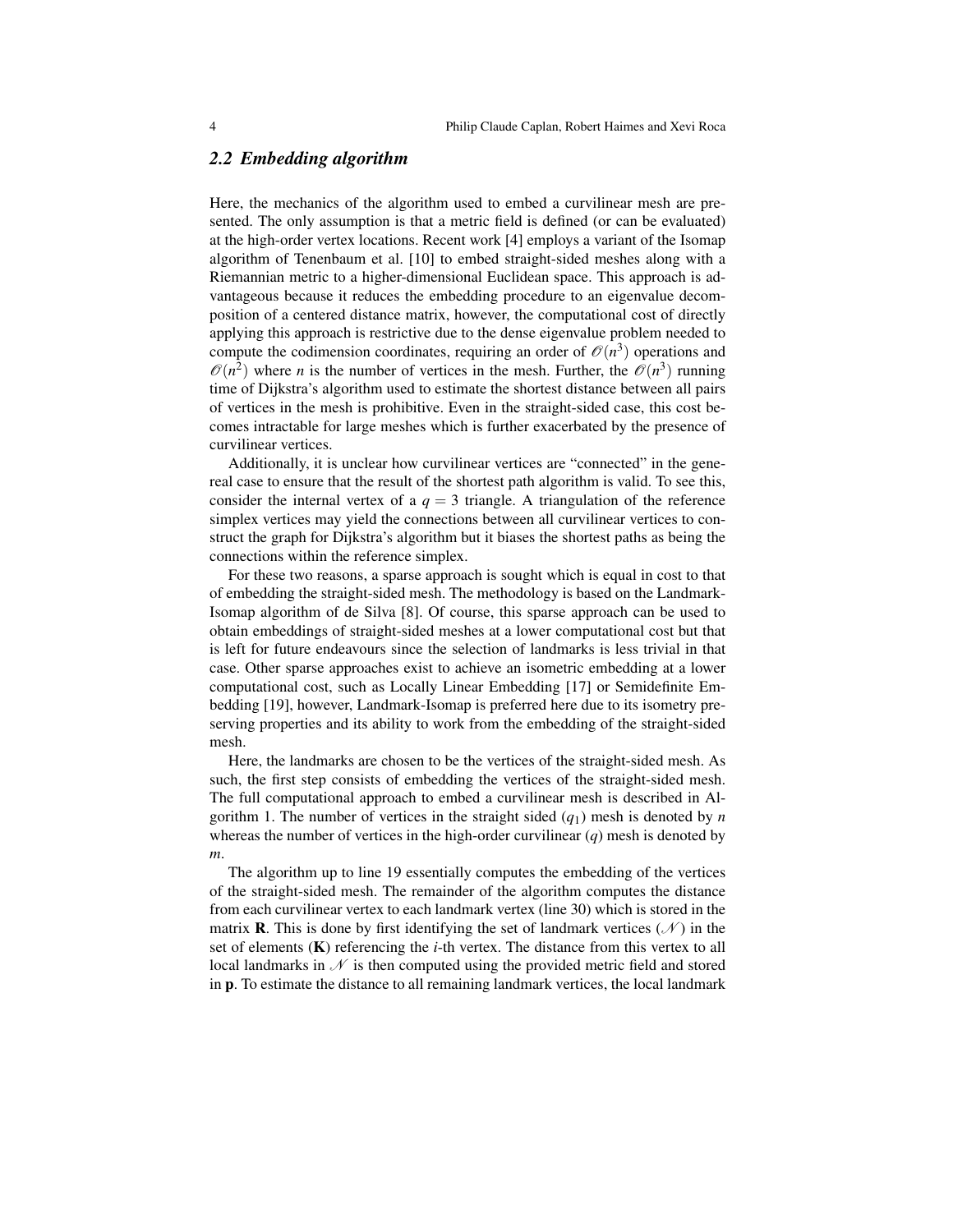Isometric embedding of curvilinear meshes defined on Riemannian metric spaces 5

1 <u>function</u>  $\mathscr{T}_d^N$  = embed  $(\mathscr{T}_d, \mathbf{m}, N_0)$ ; **Input** :  $\mathscr{T}_d$ , **m**,  $N_0$ Output:  $\mathscr{T}^N_d$  $2 E \leftarrow \text{getEdges}(\mathscr{T}_d);$ <sup>3</sup> for *e* ∈ *E* do 4  $\ell_e$  = metricLength $(e, \mathbf{m});$  $l_e$  = euclideanLength(*e*); 6  $f_e = (\ell_e/l_e)^2;$ <sup>7</sup> end 8  $f_{\text{max}} \leftarrow \max(\lbrace f_e \rbrace) \forall e \in E;$ <sup>9</sup> for *e* ∈ *E* do  $\mathbf{G}(e_0,e_1) \leftarrow \sqrt{f_{\text{max}}\ell_e^2 - l_e^2}$ ; /\* setup the graph adjacency matrix \*/ <sup>11</sup> end 12  $d = \text{di} \frac{1}{2}k \text{str}(G)$ ; /\* geodesic length between linear vertices \*/<br>13  $\mu \leftarrow \text{mean}(d)$ ; /\* row-wise mean of  $d \neq$ /\* row-wise mean of  $d$  \*/ 14  ${\bf D} = {\bf d}^2$ /\* squared geodesic lengths  $*/$ 15 **B** =  $-\frac{1}{2}$ JDJ ; /\* where the centering matrix J = I−11*t*/*n* \*/ /\* eigendecomposition of  $\mathbf{B}$  \*/ 17  $V = Q_{N_0}$ ; 18  ${\bf L} = \Lambda_{N_0}$ ;  $/*$  save  $N_0$  largest eigenvalues and eigenvectors  $*/$ 19  $\mathbf{R}_{n,m} = \mathbf{0}$ ; /\* initial pairwise distance matrix to landmarks \*/ 20 for  $i = 1, ..., m$  do 21 |  $K \leftarrow$  elementsWithVertex(*i*); /\* any *d*-simplex with vertex *i* \*/ 22  $\mathcal{N} \leftarrow \text{allLinearVertices}(\mathbf{K});$  $23 \mid p \leftarrow 0;$  /\* initial distance from *i* to members of  $\mathcal{N}$  \*/ <sup>24</sup> for *j* ∈ N do  $\ell_{i,j}$  = metricLength({*i*, *j*}, **m**); /\* distance between *i* and *j* \*/ 26  $\vert$   $\vert$   $l_{i,j}$  = euclideanLength({*i*, *j*});  $\mathbf{p}_j = \sqrt{f_{\text{max}} \ell_{i,j}^2 - l_{i,j}^2};$  $28$  end 29 **for**  $j = 1, ..., n$  do  $30$   $\vert$   $\vert$   $l = \arg\min_{\mathbf{p}} \vert \vert \mathbf{p} + \mathbf{d}(\mathbf{p},j) \vert \vert$ ;/\* closest landmark to landmark  $j$  \*/  $\mathbf{R}(j,i) = ||\mathbf{p}_l + \mathbf{d}(\mathbf{p}_l, j)||;$ <sup>32</sup> end  $33$   $\vert$   $\mathbf{L}^{\#} \leftarrow \mathbf{0}$ ; # ← 0 ; /\* apply landmark-Isomap to D*n*,*<sup>m</sup>* \*/ 34 **for**  $i = 1, ..., N_0, j = 1, ..., n$  do  $\mathbf{L}^{#}(i, j) = \mathbf{V}(j, i) / \sqrt{\mathbf{L}(i, i)};$ <sup>36</sup> end  $37 \quad | \quad \text{for } i = 1, \ldots, m \text{ do}$ 38 **b** =  $-\frac{1}{2}$  (**R**(:,*i*)<sup>2</sup> -  $\mu$ ); 39  $u_0 = L^{\#}b$ ; /\* codimension coordinates  $*/$  $\begin{cases} \mathbf{u}_0 = \mathbf{L} \mathbf{u} \,, & \text{if } \mathbf{v}_i \leq \mathbf{u}_i \,, \\ \mathbf{u}_i = [\mathbf{x}_i, \mathbf{u}_0 / \sqrt{f_{\text{max}}}]; & \text{if } \mathbf{v}_i \text{ is the probability of } \mathbf{u}_i \text{ and } \mathbf{v} \text{ is the probability of } \mathbf{v}_i \text{ and } \mathbf{v}_i \text{ is the probability of } \mathbf{v}_i \text{ and } \mathbf{v}_i \text{ is the probability of } \mathbf{v}_i \text{ and } \mathbf{v}_i \text{ is the probability of } \mathbf{v$ <sup>41</sup> end <sup>42</sup> end

Algorithm 1: Embedding algorithm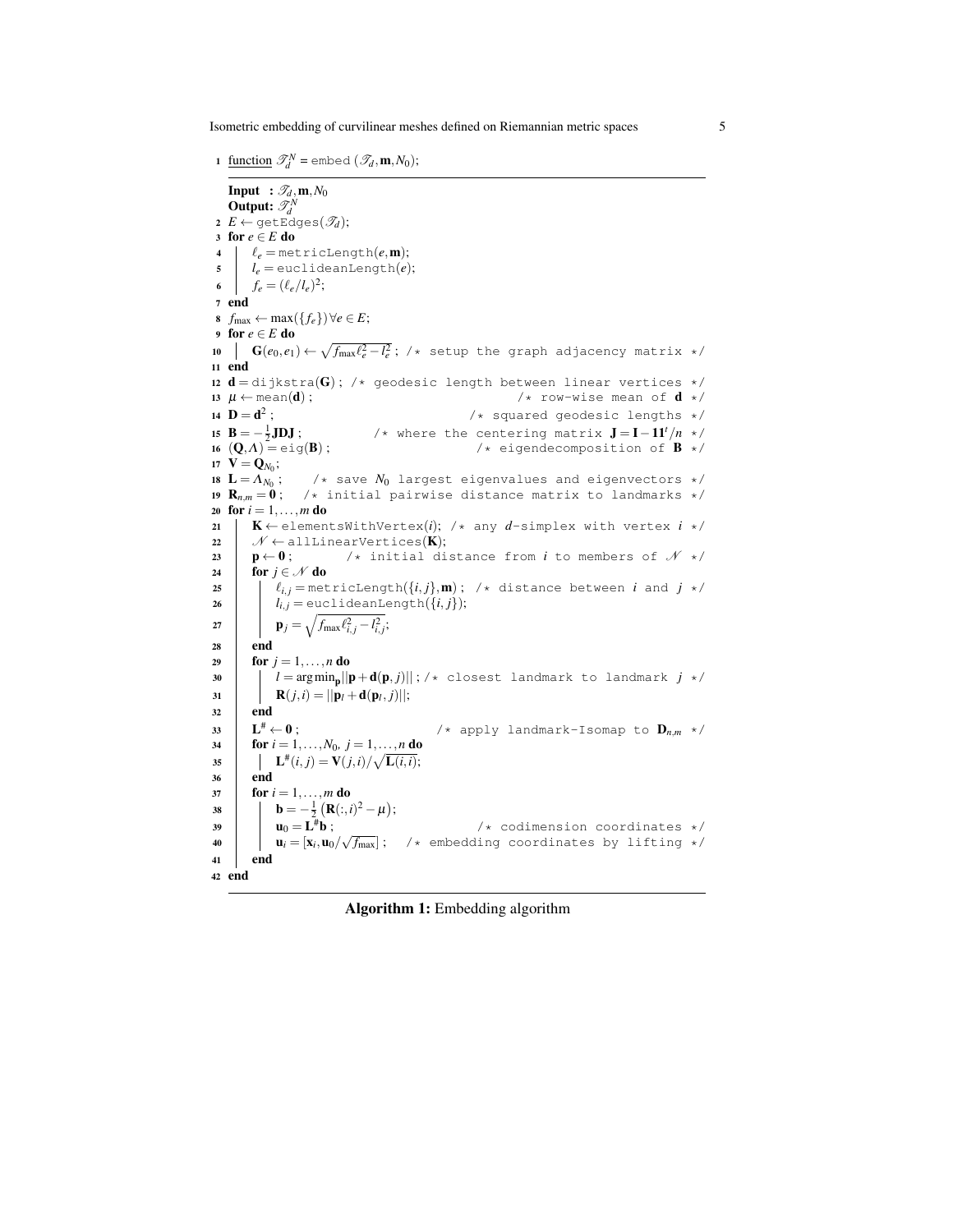vertex *l* corresponding to the minimizer of  $||\mathbf{p} + \mathbf{d}(\mathbf{p}, j)||$  is used as the distance from vertex *i* to landmark *j*. Lines 33–39 are referred to as the distance-based triangulation portion of the landmark-Isomap algorithm [8]. The embedding coordinates computed in line 40 are modified similar to previous efforts [4] to achieve a oneto-one mapping between the original mesh and the embedded one. Note the same factor  $f_{\text{max}}$  is used (computed from the original distance matrix) to modify the local distances between the curvilinear vertices and the landmarks (line 27) since these are shorter than any local distance between landmarks.

As in previous work [4], the algorithm is sensitive to the codimension of the ambient Euclidean space  $(N_0)$  which corresponds to the number of eigenvalues and eigenvectors retained from the decomposition of the centered disparity matrix (line 16). The next section studies the effect of  $N_0$  on the isometry achieved by the algorithm.

It is worth mentioning that the current work simply focuses on developing an algorithm to isometrically embed curvilinear meshes with a metric field into a Euclidean space. The current focus is not on the validity of the embedded mesh but is the subject of future work.

# 3 Numerical studies

Here the developed algorithm is applied using various analytic metric fields with different geometric orders of the mesh (*q*) and different embedding dimensions. The procedure used to evaluate the embedding approach is outlined below:

- 1. Obtain a straight-sided metric-conforming mesh using the software fefloa [15, 16] which is based on a unique approach to perform a variety of local mesh operations to achieve a straight-sided metric-conforming mesh,
- 2. Construct the curvilinear mesh from the straight-sided one using the method of Section 2.1,
- 3. Sweep over embedding dimensions:
	- Embed the curvilinear mesh using the algorithm of Section 2.2 into a Euclidean space of dimension  $N = d + N_0$ ,
	- Compute the edge lengths of the embedded mesh. A Lagrange basis for the high-order basis functions is used to compute these lengths. The edge lengths are reported as a histogram in the following section. Since the mesh produced by fefloa is metric-conforming, these edges should be of unit length in the embedding space.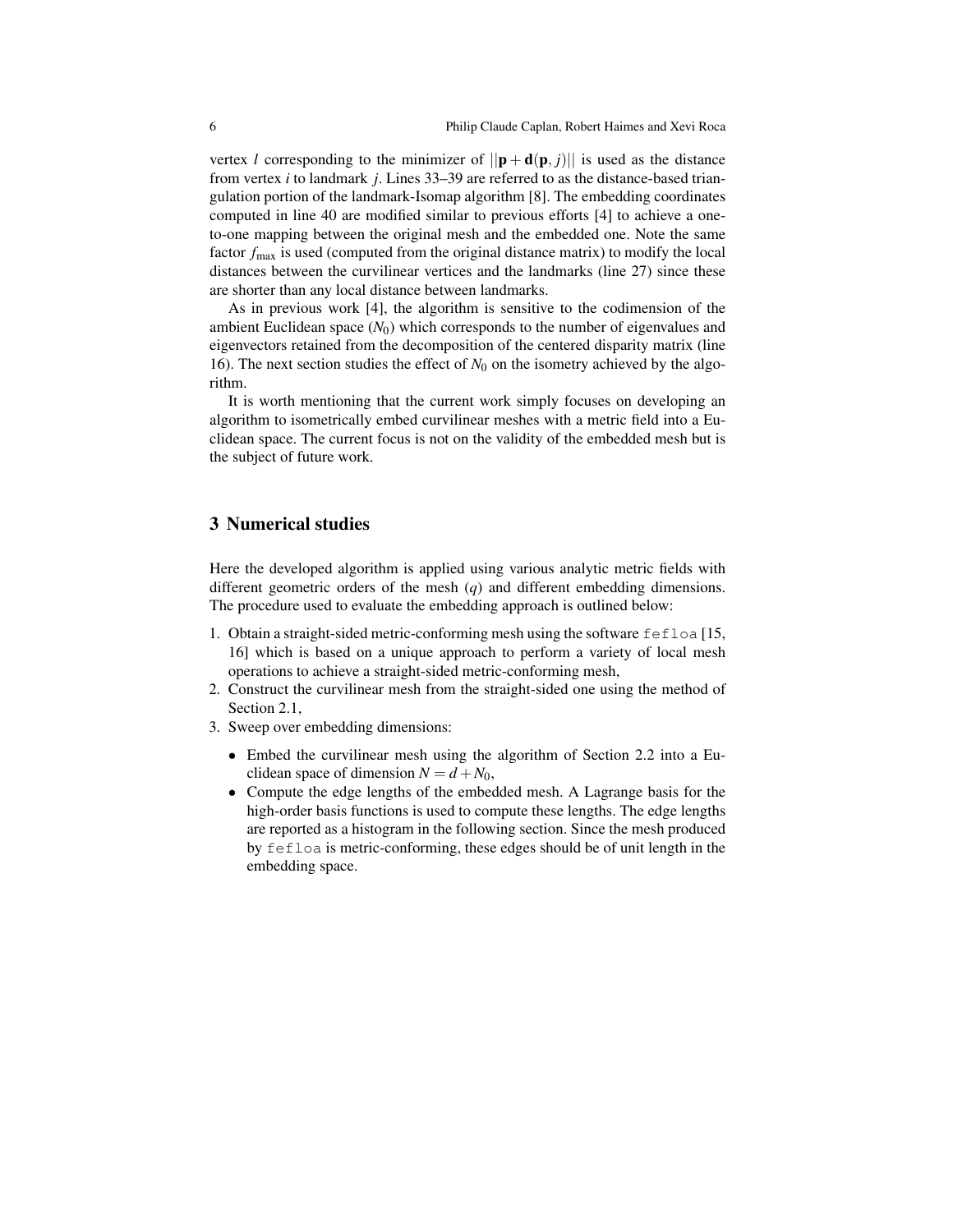### *3.1 Analytic embeddings*

The first case studied is defined by the embedding into a Euclidean space of unit codimension:

$$
\mathbf{u}(\mathbf{x}) = [\mathbf{x}, 5 \tanh(10y - 20\cos(\pi x/5) - 50)], \quad \mathbf{x} = [0, 10]^2.
$$
 (1)

The metric is then  $m(x) = \nabla u \cdot \nabla u$ . The linear mesh produced by fefloa is shown in Fig. 2a and the edge length histograms produced by embedding this straight-sided mesh into Euclidean spaces of various dimensions is shown in Fig. 2b. The best isometry is achieved for a unit codimensional space which is expected since the analytic embedding is defined in three-dimensional space. The edge lengths tend to increase when the dimension of the ambient Euclidean space is increased. The sacrifice in *local* edge length isometry is due to the fact that longer geodesics are better matched by the greater number of eigenvalues taken in the decomposition of the centered disparity matrix  $(B \text{ in Algorithm 1}).$ 



(a) Metric conforming straight-sided mesh for the embedding of Eq. 1.

(b) Edge length histogram for edges produced by embedding the straight-sided mesh conforming to the embedding of Eq. 1 into Euclidean spaces of various dimensions.

The embedded linear mesh and curvilinear mesh edges are shown in Figs. 3a and 3b, respectively. As indicated by the better isometry induced by the greater number of unit edge lengths of the histogram in Fig. 4a, it that seems increasing the geometric order of the meshes improves the representation of the metric in threedimensional space. However, observe the oscillatory behaviour of these edges in

Fig. 2: Edge length histogram for edges produced by embedding the straight-sided mesh conforming to the embedding of Eq. 1 into Euclidean spaces of various dimensions.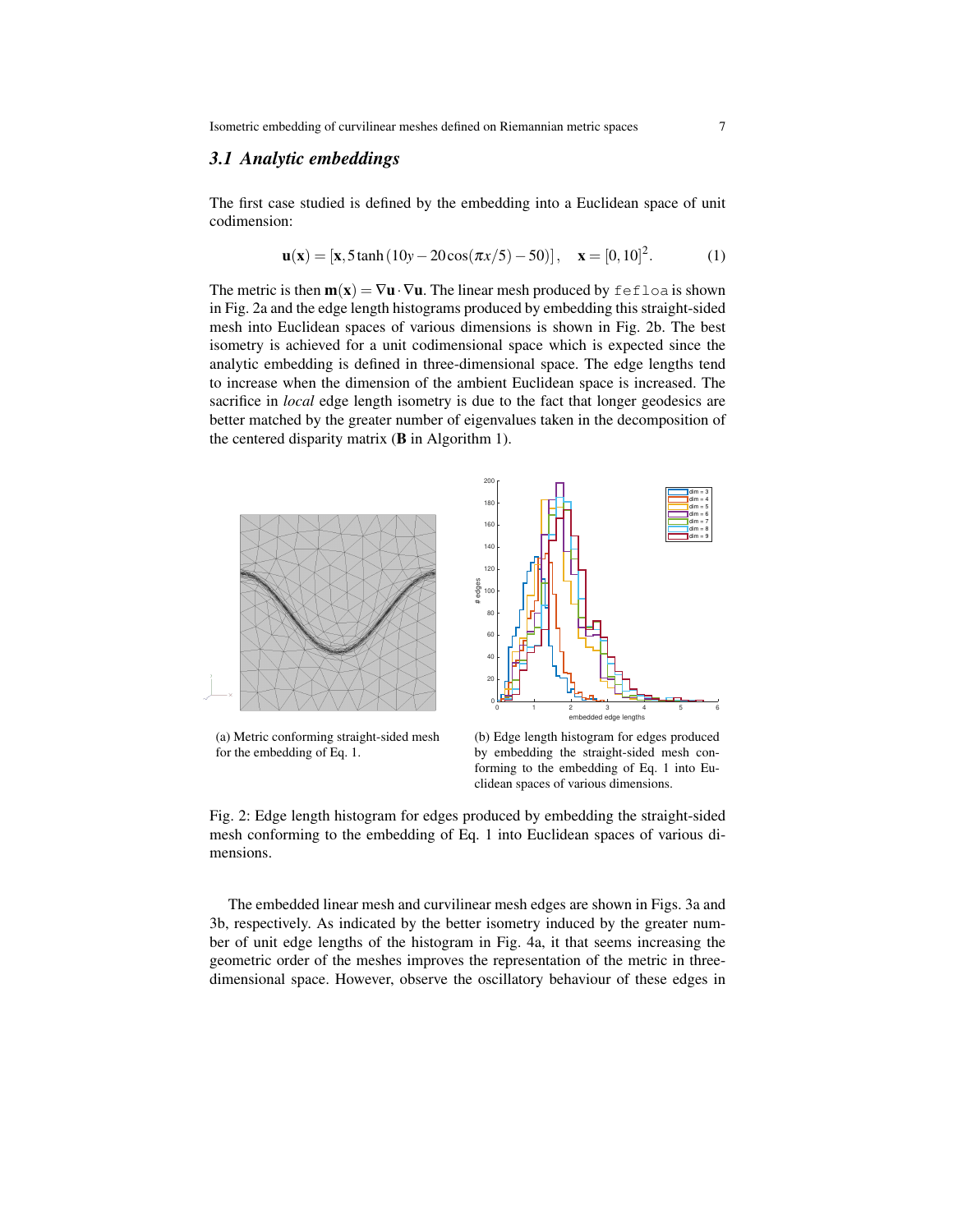Fig. 3b. Though better isometry seems to be achieved, the resulting embedding may not produce valid elements in the embedding space. Ongoing work consists of evaluating the validity of the embedded mesh with a variant of the algorithm of Johnen et al. in higher-dimensional spaces [11, 12]. Though the best isometry is achieved in three-dimensional space, the edge length histogram produced across various curvilinear mesh orders is given for a five-dimensional embedding in Fig. 4b. As stated earlier, the local edge lengths are longer than they should be, likely a result of better representing the longer geodesics across the domain with the greater number of eigenvalues retained.





(a) Embedded straight-sided mesh produced with the metric field derived from Eq. 1.

(b) Close-up (of the section in the red box of the left figure) of the curvilinear mesh edges produced by the metric field derived from Eq. 1.

Fig. 3: Straight-sided and curvilinear meshes produced by embedding the mesh conforming to the metric derived from the embedding of Eq. 1.

A similar procedure is used to study a three-dimensional case, whereby an analytic embedding into four-dimensional space is defined by

$$
\mathbf{u}(\mathbf{x}) = [\mathbf{x}, 10 \tanh(10||\mathbf{x}||^2 - 0.75^2)], \quad \mathbf{x} = [0, 1]^3.
$$
 (2)

Unlike its two-dimensional counterpart, this case achieves the best isometry when embedded into a five-dimensional Euclidean space; see Fig. 5b. It is interesting, however, that isometry can be recovered in four dimensions by using a high-order embedding as demonstrated in the edge lengths of Fig. 6a. For higherdimensional embeddings, however, the lower order embeddings achieve better isometry since the higher-order ones generate longer edge lengths, likely due to approximating the longer geodesics across the domain (Fig. 6b).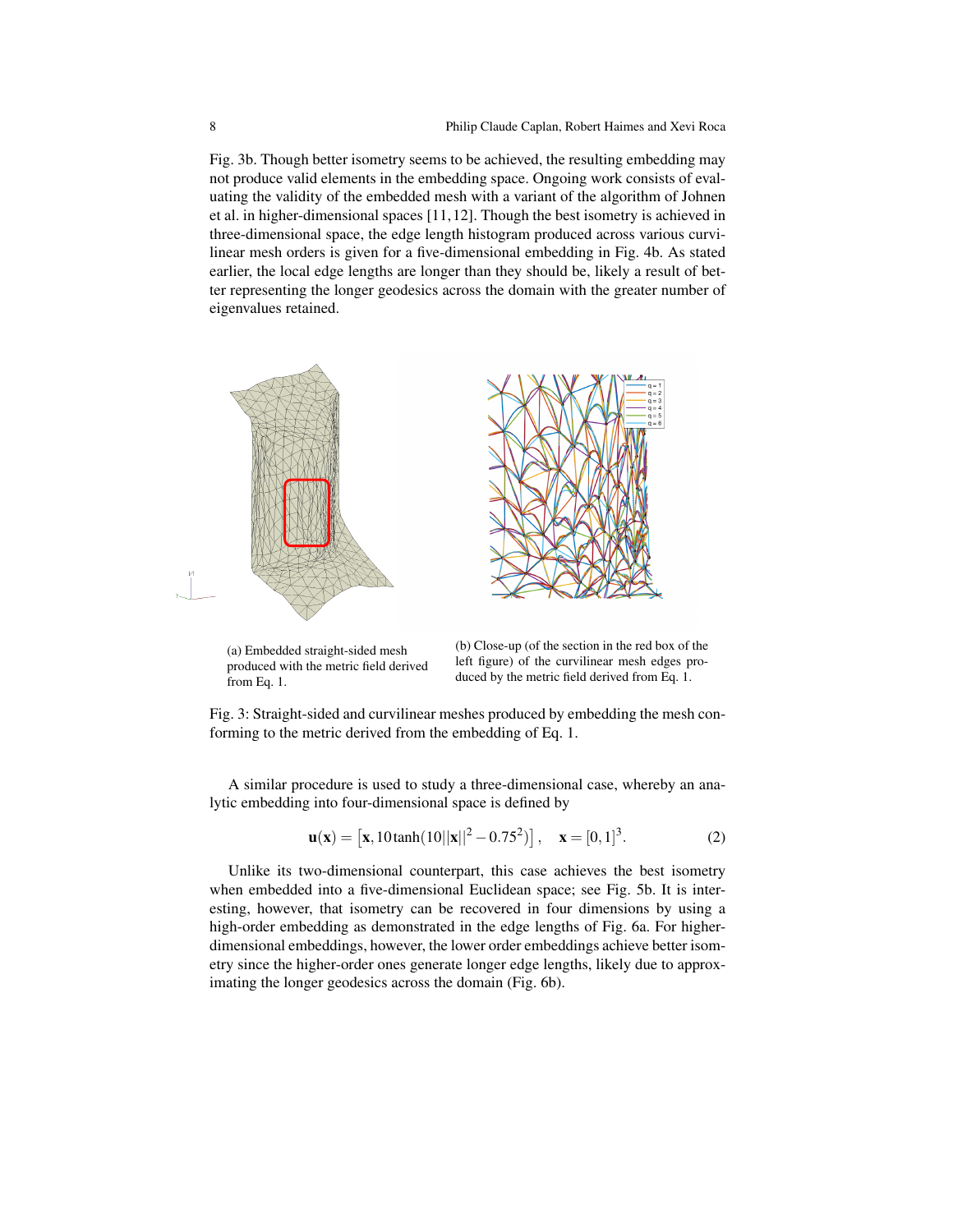

(a) Edge length histogram for edges produced by embedding curvilinear meshes for the metric conforming to the embedding of Eq. 1 into three-dimensional space.

(b) Edge length histogram for edges produced by embedding curvilinear meshes for the metric conforming to the embedding of Eq. 1 into five-dimensional space.

Fig. 4: Edge length histogram for edges produced by embedding curvilinear meshes for the metric conforming to the embedding of Eq. 1 into three- and five-dimensional space.



(a) Metric conforming straight-sided mesh for the embedding of Eq. 2.

(b) Edge length histogram for edges produced by embedding the straight-sided mesh conforming to the embedding of Eq. 2 into Euclidean spaces of various dimensions.

Fig. 5: Edge length histogram for edges produced by embedding the straight-sided mesh conforming to the embedding of Eq. 2 into Euclidean spaces of various dimensions.

q = 1 q = 2 q = 3 q = 4 q = 5 q = 6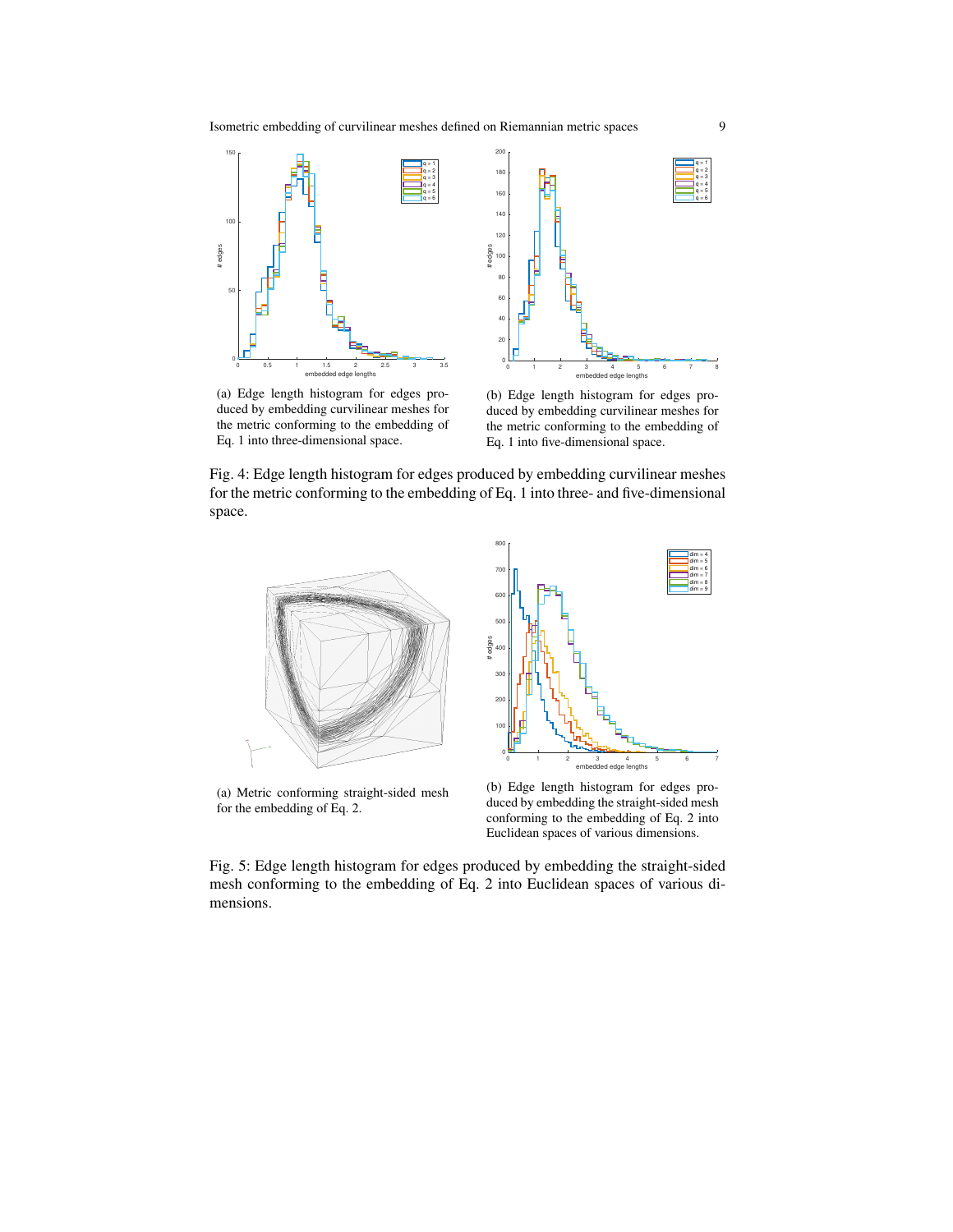10 Philip Claude Caplan, Robert Haimes and Xevi Roca





(a) Edge length histogram for edges produced by embedding curvilinear meshes for the metric conforming to the embedding of Eq. 2 into four-dimensional space.

(b) Edge length histogram for edges produced by embedding curvilinear meshes for the metric conforming to the embedding of Eq. 2 into six-dimensional space.

Fig. 6: Edge length histogram for edges produced by embedding curvilinear meshes for the metric conforming to the embedding of Eq. 2 into four- and six-dimensional space.

# *3.2 Analytic metric fields*

Now the method is studied with analytic metric fields. In particular, the metrics defined by

$$
\mathbf{m}(\mathbf{x}) = \begin{bmatrix} \frac{1}{(|x-0.5|+0.0025)^2} & 0 & 0\\ \frac{1}{(|y-0.5|+0.0025)^2} & 0 &\\ & \frac{1}{(|z-0.5|+0.0025)^2} \end{bmatrix}, \quad \mathbf{x} \in [0,1]^3 \quad (3)
$$

and

$$
\mathbf{m}(\mathbf{x}) = \begin{bmatrix} \frac{\cos^2 \theta}{h_x^2} + \frac{\sin^2 \theta}{h_y^2} & (\frac{1}{h_x^2} - \frac{1}{h_y^2})\cos \theta \sin \theta & 0\\ \frac{\sin^2 \theta}{h_x^2} + \frac{\cos^2 \theta}{h_y^2} & 0\\ 4 & 4 \end{bmatrix}, \quad \mathbf{x} \in [0, 1]^3 \quad (4)
$$

where  $h_x = \min(0.005 \cdot 5^a, 0.5), h_y = \min(0.1 \cdot 2^a, 0.5)$   $(a = 10|0.75 - \sqrt{x^2 + y^2}|$  and  $\theta = \arctan(x, y)$  [18], are used to create straight-sided metric-conforming meshes with fefloa (Figs. 7a and 9a). The embedding algorithm is applied as in the last section, however, the dimension of the ambient Euclidean space cannot be predicted a priori. As such, a sweep over dimensions is used to embed the straight-sided mesh; the histogram of edge lengths resulting from this sweep is shown in Figs. 7b and 9b.

The metric of Eq. 3 appears to be best represented in five- and six-dimensional Euclidean spaces. As such, these spaces are used to now sweep over the geometric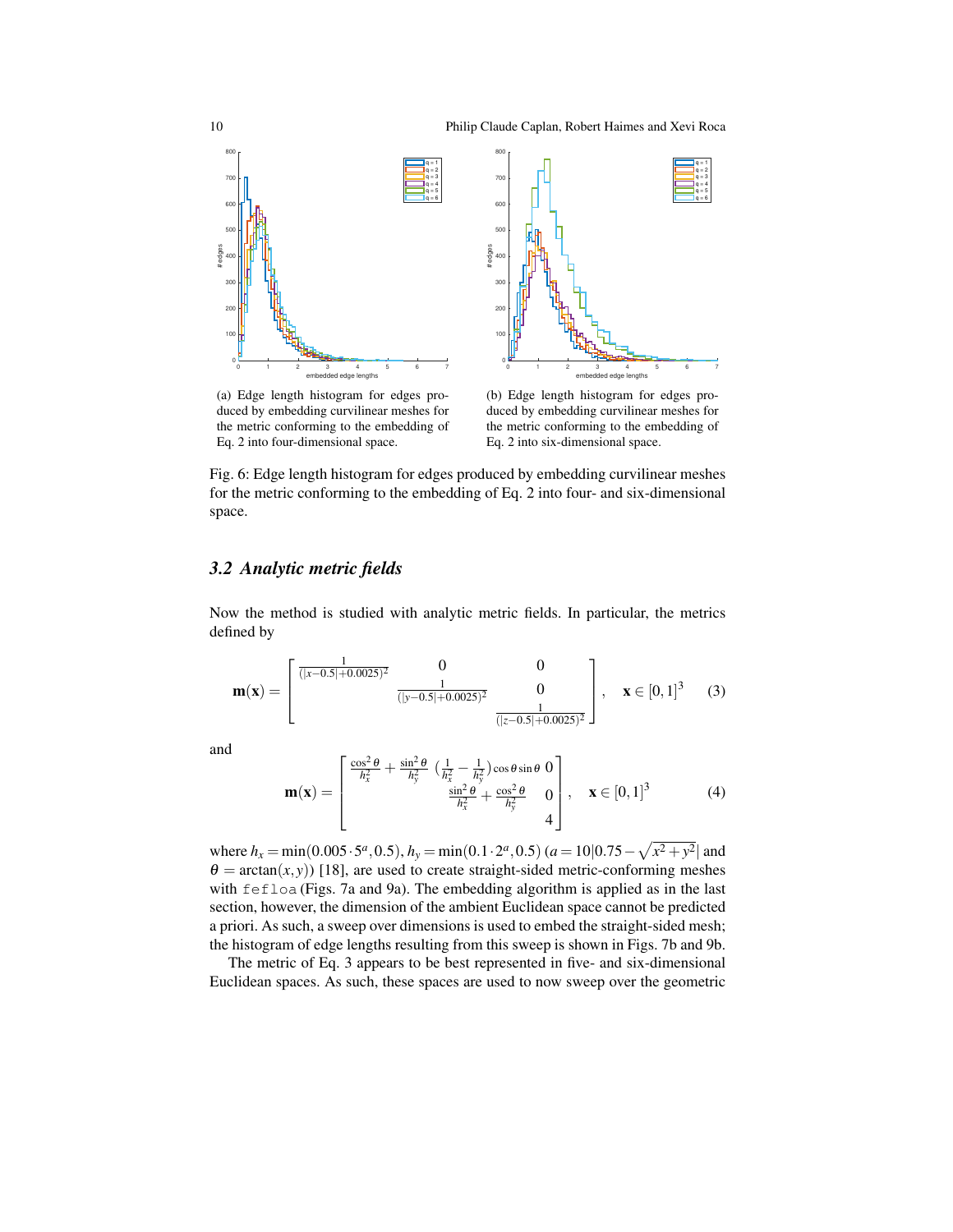orders of the mesh, the histograms of which are shown in Figs. 8a and 8b. Little difference is observed across the different mesh orders in five-dimensional space but isometry seems to degrade with increased mesh order in six-dimensions since it appears that edges become longer for reasons stated earlier. It is further surprising that only five dimensions are needed to represent this metric field isometrically because of the three directional variations in the metric, implying three codimensions would be needed. Further theoretical work is needed to understand this result.



(a) Metric conforming straight-sided mesh for the embedding of Eq. 3.

(b) Edge length histogram for edges produced by embedding the straight-sided mesh conforming to the embedding of Eq. 3 into Euclidean spaces of various dimensions.

Fig. 7: Edge length histogram for edges produced by embedding the straight-sided mesh conforming to the embedding of Eq. 3 into Euclidean spaces of various dimensions.

The metric of Eq. 4 is best represented in four- and five-dimensional space as observed in the edge length histogram of Fig. 9b. Isometry slightly improves with increasing curvilinear mesh order in four dimensions but little difference is observed in five dimensions (see Figs.10a and 10b). This further supports the finding that when the ambient dimension of the Euclidean space is not high enough to achieve an isometric embedding of a straight-sided mesh, better isometry can be achieved by embedding a curvilinear representation of the mesh instead. However, when the straight-sided mesh is well represented by an embedding of its vertices into a suitable Euclidean space, then little difference is observed when increasing the geometric order of the embedded mesh.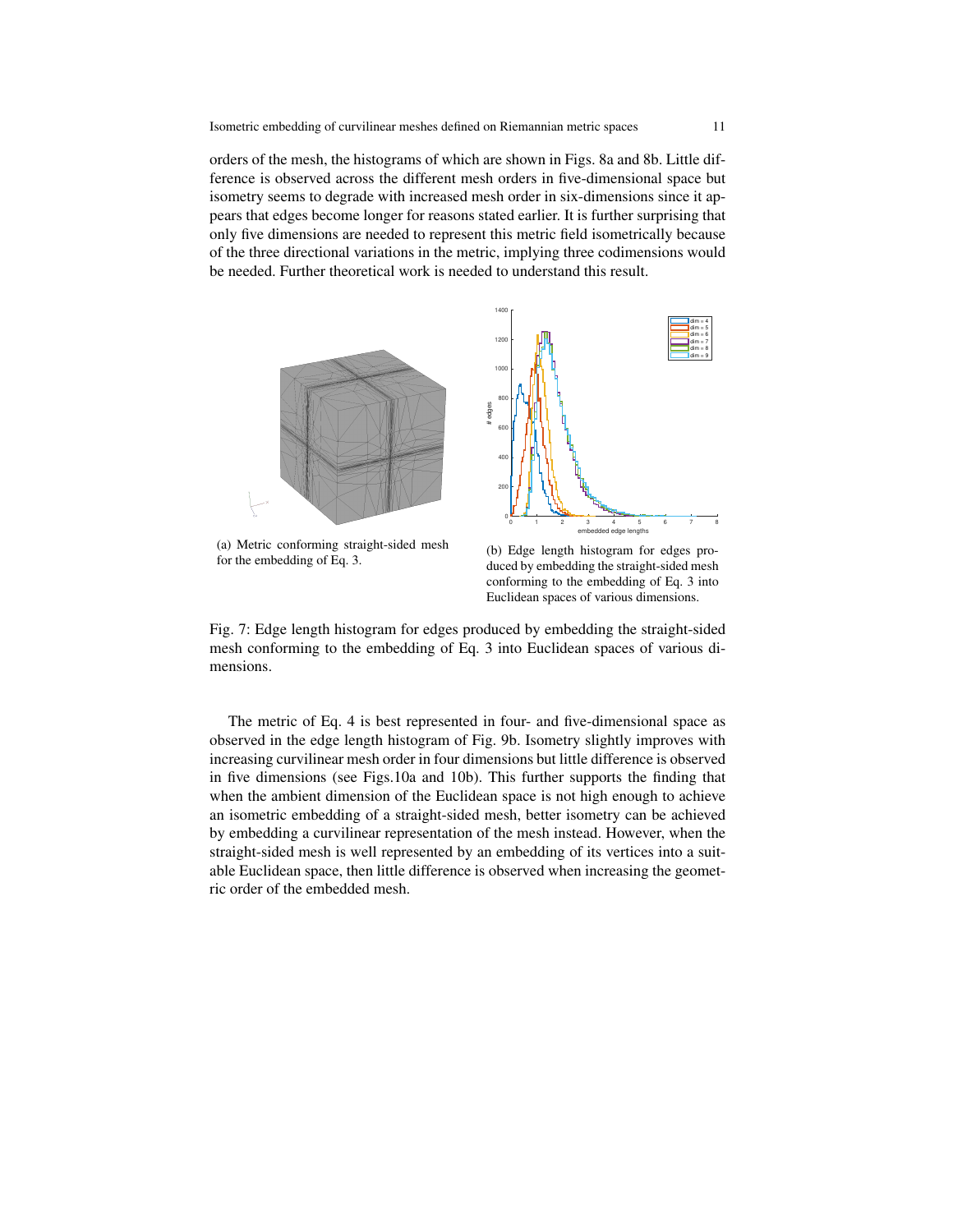12 Philip Claude Caplan, Robert Haimes and Xevi Roca





(a) Edge length histogram for edges produced by embedding curvilinear meshes for the metric conforming to the embedding of Eq. 3 into five-dimensional space.

(b) Edge length histogram for edges produced by embedding curvilinear meshes for the metric conforming to the embedding of Eq. 3 into six-dimensional space.

Fig. 8: Edge length histogram for edges produced by embedding curvilinear meshes for the metric conforming to the embedding of Eq. 3 into five- and six-dimensional space.



for the embedding of Eq. 4.

(b) Edge length histogram for edges produced by embedding the straight-sided mesh conforming to the embedding of Eq. 4 into Euclidean spaces of various dimensions.

Fig. 9: Edge length histogram for edges produced by embedding the straight-sided mesh conforming to the embedding of Eq. 4 into Euclidean spaces of various dimensions.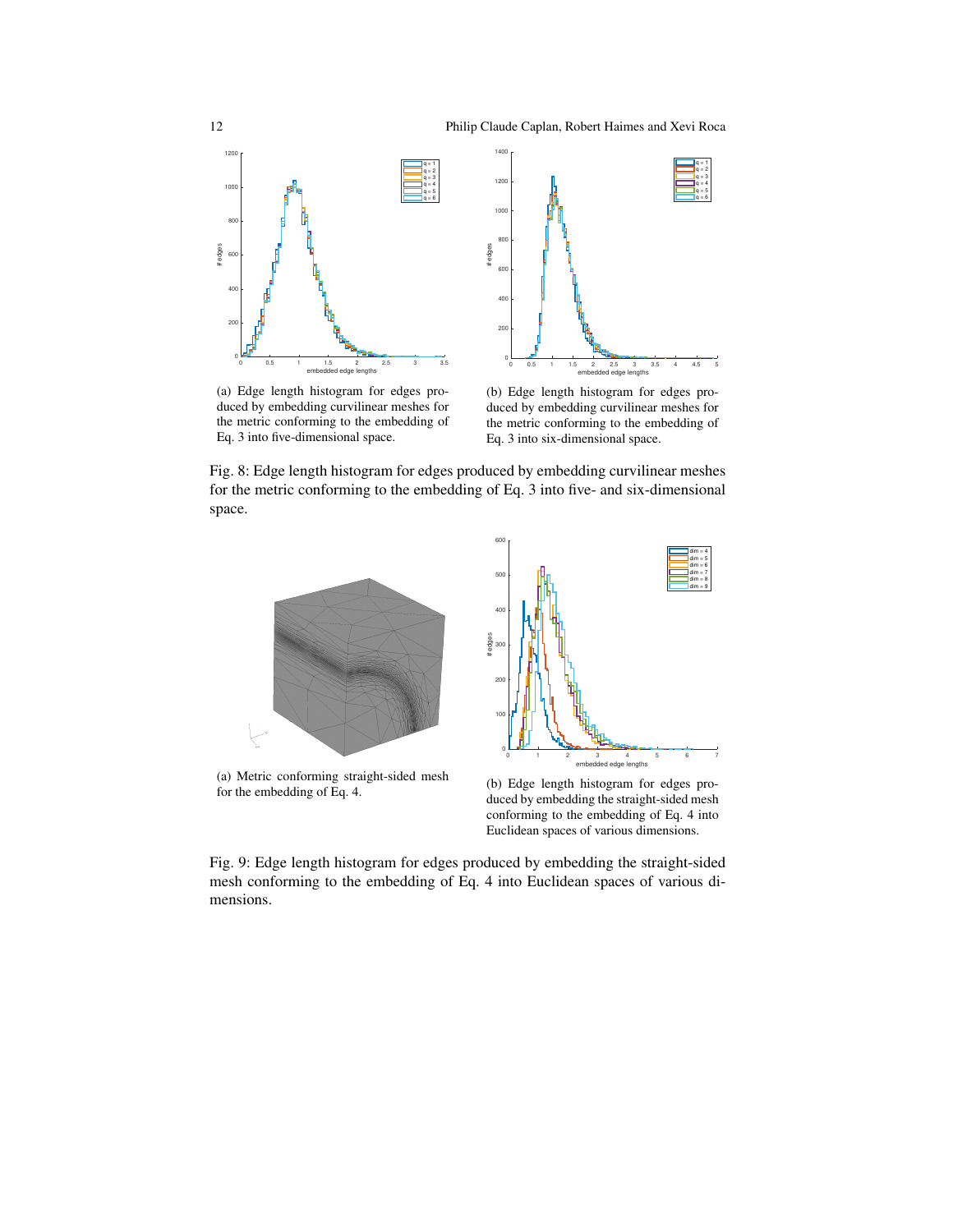Isometric embedding of curvilinear meshes defined on Riemannian metric spaces 13



(a) Edge length histogram for edges produced by embedding curvilinear meshes for the metric conforming to the embedding of Eq. 4 into four-dimensional space.

(b) Edge length histogram for edges produced by embedding curvilinear meshes for the metric conforming to the embedding of Eq. 4 into five-dimensional space.

Fig. 10: Edge length histogram for edges produced by embedding curvilinear meshes for the metric conforming to the embedding of Eq. 4 into four- and fivedimensional space.

# 4 Conclusions and future work

This work introduced an algorithm for embedding curvilinear meshes into Euclidean spaces. The first step consisted of defining a curvilinear mesh from a metricconforming straight-sided one. The next step consisted of embedding the straight sided mesh into Euclidean spaces of various dimensions and analyzing which dimension closely approximates the local geodesic lengths. Curvilinear meshes of varying geometric order were then embedded to the chosen Euclidean spaces. The findings suggest that when the dimension of the Euclidean space is not high enough, then isometry can be improved by increasing the geometric order of the mesh. However, when the embedding of the straight-sided mesh is sufficiently isometric, then little difference is observed in the produced edge lengths across geometric mesh orders.

Future work consists in using the produced embeddings to directly generate curvilinear metric-conforming meshes. A local approach for doing so, similar to the cavity-based approach of Loseille [15, 16] is attractive due to its ability to enlarge initially invalid cavities when inserting high-order vertices.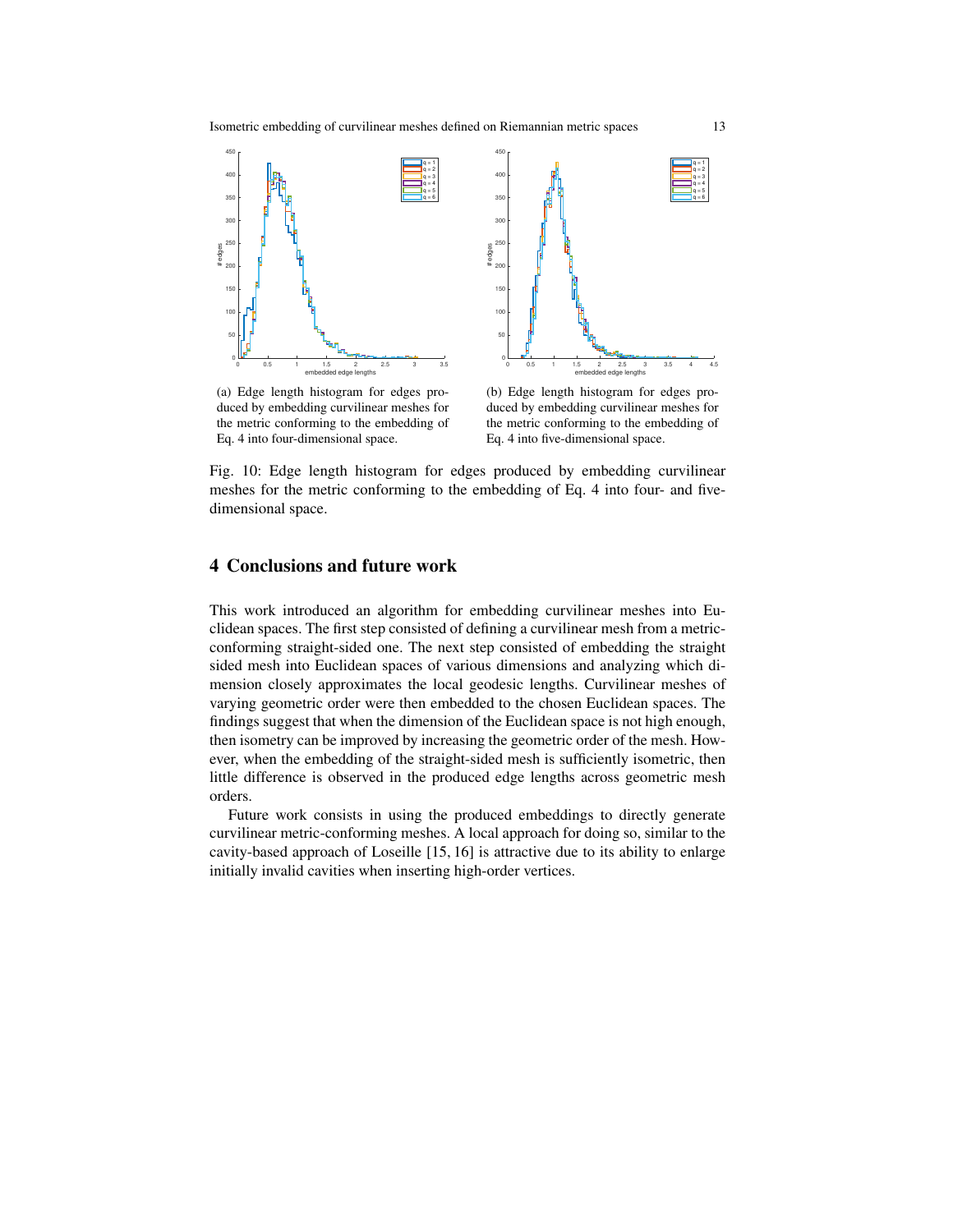#### Acknowledgements

The authors wish to thank the members of the Aerospace Computational Design Labarotory at MIT for their encouragement throughout this project and the research staff at the Barcelona Supercomputing Center for hosting the first author while much of Section 2.1 was developed. This work was funded by the CAPS project, AFRL Contract FA8050-14-C-2472: "CAPS: Computational Aircraft Prototype Syntheses" with Dean Bryson as the Technical Monitor. This project has received funding from the European Research Council (ERC) under the European Union's Horizon 2020 research and innovation programme under grant agreement No 715546. The work of Xevi Roca has been partially supported by the Spanish Ministerio de Economía y Competitividad and the Generalitat de Catalunya under grant agreements RYC-2015-01633 and 2017 SGR 1731, respectively.

### References

- 1. F. Bassi and S. Rebay. High-order accurate discontinuous finite element solution of the 2D Euler equations. *J. Comput. Phys.*, 138(2):251–285, 1997.
- 2. John Burkardt. The finite element basis for simplices in arbitrary dimensions. Technical report, Florida State University, Department of Scientific Computing, 2013.
- 3. Guillermo D. Canas and Steven J. Gortler. Surface remeshing in arbitrary codimensions. ˜ *Vis. Comput.*, 22(9):885–895, September 2006.
- 4. Philip Claude Caplan, Robert Haimes, David L. Darmofal, and Marshall C. Galbraith. Anisotropic geometry-conforming *d*-simplicial meshing via isometric embeddings. In *Proceedings of the 26th International Meshing Roundtable*. Springer Berlin Heidelberg, 2017.
- 5. Franco Dassi, Patricio Farrell, and Hang Si. An anisoptropic surface remeshing strategy combining higher dimensional embedding with radial basis functions. *Procedia Engineering*, 163:72 – 83, 2016. 25th International Meshing Roundtable.
- 6. Franco Dassi, Simona Perotto, Hang Si, and Timo Streckenbach. A priori anisotropic mesh adaptation driven by a higher dimensional embedding. *Computer-Aided Design*, 85:111 – 122, 2017. 24th International Meshing Roundtable Special Issue: Advances in Mesh Generation.
- 7. Franco Dassi, Hang Si, Simona Perotto, and Timo Streckenbach. Anisotropic finite element mesh adaptation via higher dimensional embedding. *Procedia Engineering*, 124:265 – 277, 2015.
- 8. Vin De Silva and Joshua B Tenenbaum. Sparse multidimensional scaling using landmark points. Technical report, Technical report, Stanford University, 2004.
- 9. A. Grundmann and H. M. Moller. Invariant Integration Formulas for the n-Simplex by Combinatorial Methods. *SIAM Journal on Numerical Analysis*, 15:282–290, April 1978.
- 10. V. de Silva J. B. Tenenbaum and J. C. Langford. A global geometric framework for nonlinear dimensionality reduction. *Science*, 290:2319–2323, 2000.
- 11. A. Johnen, C. Geuzaine, T. Toulorge, and J.-F. Remacle. Efficient computation of the minimum of shape quality measures on curvilinear finite elements. *Procedia Engineering*, 163:328 – 339, 2016. 25th International Meshing Roundtable.
- 12. Amaury Johnen, Jean-Francois Remacle, and Christophe Geuzaine. Geometrical validity of curvilinear finite elements. *J. Comput. Phys.*, 233(0):359–372, 2013.
- 13. H. W. Kuhn. Simplicial Approximation of Fixed Points. *Proceedings of the National Academy of Science*, 61:1238–1242, December 1968.
- 14. Bruno Levy and Nicolas Bonneel. Variational anisotropic surface meshing with Voronoi par- ´ allel linear enumeration. In *Proceedings of the International Meshing Roundtable*, 2012.